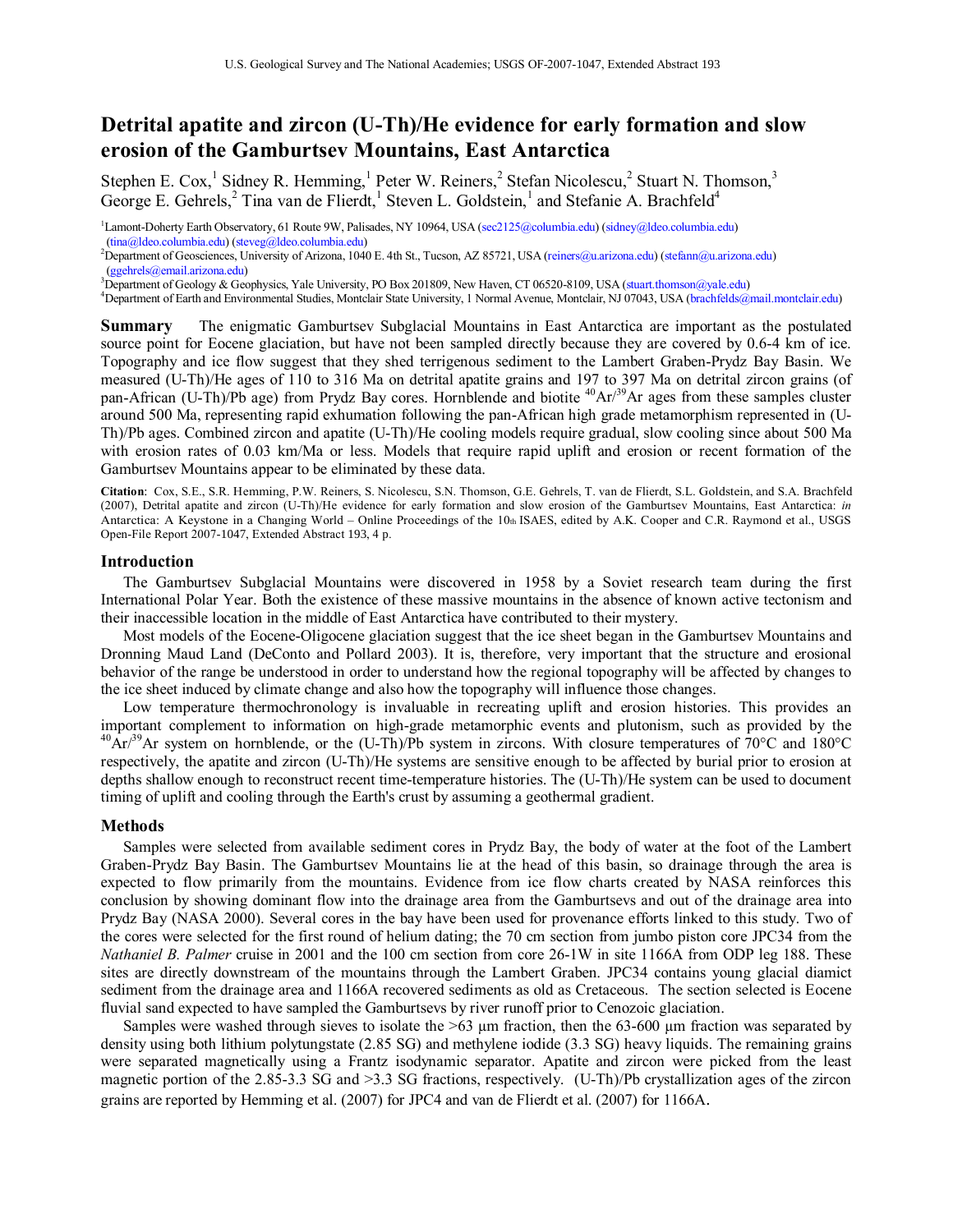| <b>Apatites</b> | Raw Age (Ma) | <b>HAC</b> (correction) | Corrected Age (Ma) | $2\sigma$ Analytical Error (Ma) | $%$ Error            |
|-----------------|--------------|-------------------------|--------------------|---------------------------------|----------------------|
| JPC34 al        | 114          | 0.798                   | 143                | 7.67                            | 5.35                 |
| JPC34a2         | 150          | 0.794                   | 189                | 10.8                            | 5.73                 |
| JPC34 a3        | 216          | 0.685                   | 316                | 16.0                            | 5.08                 |
| $JPC34$ a4      | 71.1         | 0.649                   | 110                | 8.64                            | 7.88                 |
| JPC34 a5        | 191          | 0.675                   | 283                | 23.8                            | 8.42                 |
| 1166A a2        | 107          | 0.797                   | 134                | 12.4                            | 9.26                 |
|                 |              |                         |                    |                                 |                      |
| <b>Zircons</b>  | Raw Age (Ma) | <b>HAC</b> (correction) | Corrected Age (Ma) | $2\sigma$ Analytical Error (Ma) | $%$ Error            |
| JPC34z9         | 155          | 0.789                   | 197                | 11.6                            |                      |
| 1166A 60 z49    | 175          | 0.820                   | 213                | 9.36                            |                      |
| 1166A 60 z65    | 311          | 0.851                   | 365                | 14.6                            | 5.87<br>4.39<br>3.99 |
| 1166A 100 z36   | 294          | 0.796                   | 369                | 17.6                            |                      |
| 1166A 100 z89   | 259          | 0.765                   | 339                | 15.2                            | 4.78<br>4.50         |

**Table 1.** Measured and corrected ages for all grains, with the HAC (homogeneous α-ejection correction) for each. JPC34 is from cruise NBP01-01 of the *RVIB Nathaniel B. Palmer*. 1166A is core 26-1W from ODP 188-1166A.

After (U-Th)/Pb dating, we removed select grains from the tape mounts for (U-Th)/He analysis. The grains selected were of pan-African age to reflect the dominant age-probability peak in the (U-Th)/Pb ages, the dominant basement of the region (Hemming et al. 2007; van de Flierdt et al. 2007). Due to experimental constraints with the (U-Th)/He process, grains of apatite without visible inclusions were selected and grains of zircon were selected to have a euhedral form. As is typical of detrital samples, this set contained many abraided and broken grains, so selections were not ideal. Selected grains were measured on two sides under a microscope for volume estimation and then wrapped in foil



**Figure 1.** Probability distribution chart showing results from the same samples used here for (unpublished) biotite  ${}^{40}Ar/{}^{39}Ar$ analysis, with age-probability peaks shortly after 500 Ma.

tubes, niobium in the case of zircon and HF-washed platinum in the case of apatite. After wrapping, the samples were degassed in vacuo under lasers and the helium released was measured by quadropole mass spectrometers. After He extraction, zircon samples and their Nb

wrappers were removed and placed in Teflon tubes in PARR bombs at 225°C with an HF-HNO3 solution and a mixed U-Th spike to dissolve for three days. A Sm spike is used with apatite as well as the U-Th spike due to the much greater contribution of Sm to the helium content of apatite. Apatite dissolved readily in  $HNO<sub>3</sub>$  at room temperature and pressure. (Reiners 2005)

After dissolution, samples were analyzed for U and Th (and Sm in the case of apatite) concentrations using an ICP-MS.

The parent (U-Th-Sm) to daughter (He) ratios of each sample were used to calculate raw ages, which were then adjusted to account for alpha particle ejection and diffusion to obtain corrected ages that reflect a true cooling age (Table 1). Richard Ketcham's HeFTy program (Ketcham 2005) was used to further refine the cooling models based on these data into time-temperature paths for each grain based on ejection-corrected ages and diffusion models. HeFTy uses experimentally-determined standard gas diffusion profiles for different minerals to compare projected cooling ages given a userdefined cooling history to actual reported cooling ages. The models can be compared to one another to establish the most likely cooling history, assuming that the samples came broadly from rocks with similar cooling histories. Erosion rates are then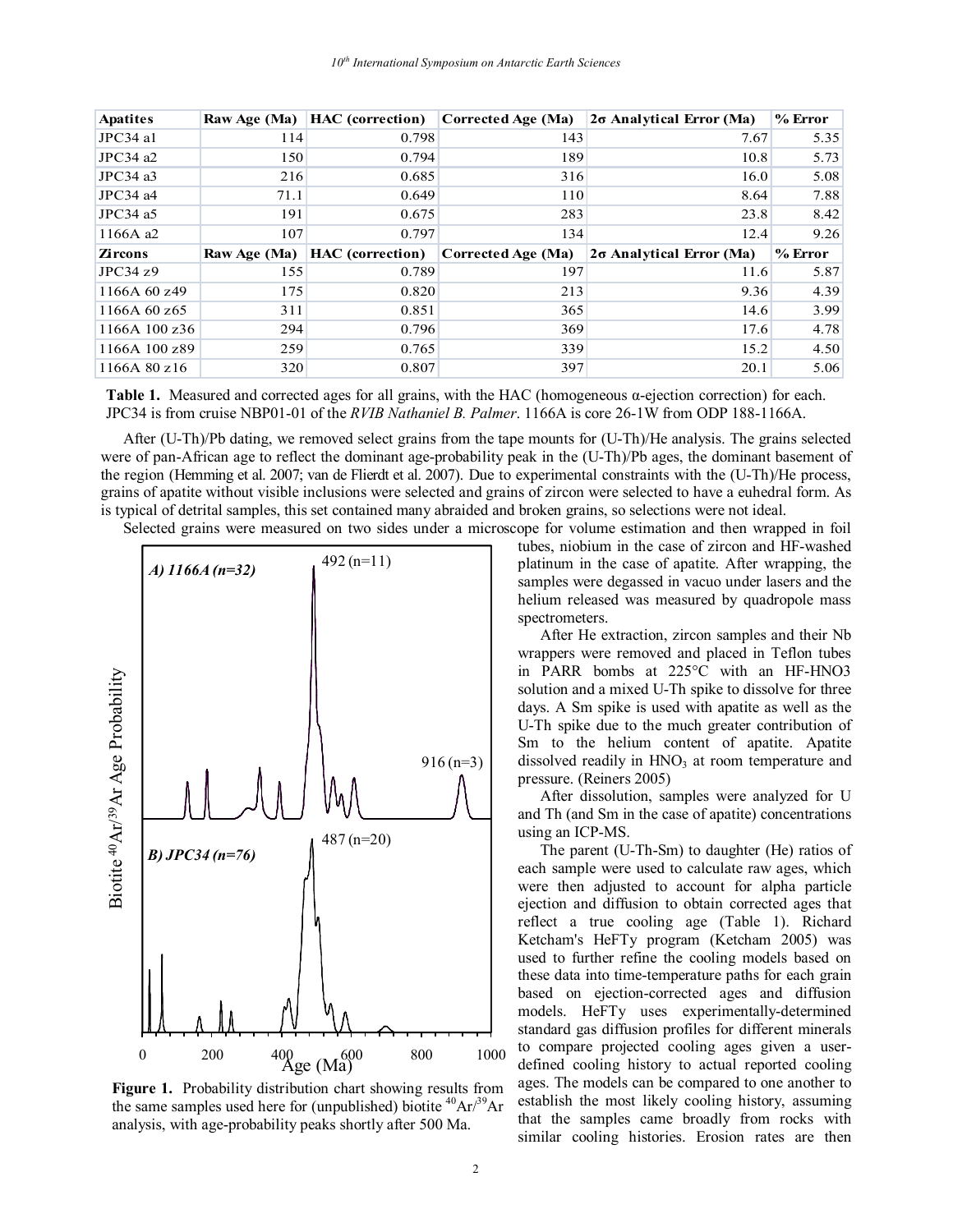calculated using a standard geothermal gradient of 25˚C/km.

## **Results**

Apatite grains provided cooling ages of 110 to 316 Ma, while zircon grains provided ages of 197 to 397 Ma. (U-Th)/He ages estimate times of cooling through much lower temperatures than those at which zircon and apatite form. Closure temperatures for these minerals (about 180ºC for zircon and 70ºC for apatite) may be misleading in cases of very slow cooling as diffusion continues, to some degree, in conditions well below the closure temperatures.<br>In order to account for helium loss from diffusion, HeFTy was used to simulate the effects of diffusion on calcul

ages given defined time-temperature paths. Since a limited number of grains were tested and because detrital grains cannot necessarily be attributed to rocks at the same level in the geothermal gradient, models were constructed individually for each grain and then compared as a whole.

## **Discussion**

Corrected ages make clear that the Gamburtsev Mountains are much older than previously thought. (U-Th)/Pb crystallization ages and <sup>40</sup>Ar/<sup>39</sup>Ar ages sensitive to metamorphic events all peak around 500 Ma (Hemming et al. 2007; van de Flierdt et al. 2007). Given how old are these cooling ages compared to corresponding (U-Th)/Pb crystallization ages, it is not feasible to create models that support the widely-assumed Gamburtsev history of recent formation and relatively quick erosion. Diffusion models universally indicate that calculated ages paired only with simple closure temperatures underestimate the age of rocks, so even unreasonable models that allow for recent formation or quick erosion are impossible to create.

Recently-collected data indicate rapid cooling to the neighborhood of the  $300^{\circ}$ C biotite  $^{40}$ Ar/ $^{39}$ Ar closure temperature. Biotite grains from both the 1166A and JPC34 samples were analyzed using the  $^{40}Ar^{39}Ar$  method and found to concentrate at 492 Ma and 487 Ma, respectively (Figure 1).

In light of this biotite data, the next time-temperature path attempted was rapid cooling through this temperature and down to the lowest temperature possible given the calculated cooling ages. Clearly this model is not reasonable as it assumes then zero erosion after rapid cooling ends, but it acts as a useful endmember model for continued rapid cooling to temperatures lower than biotite closure. This model works well for the sets of both apatite and zircon grains, but fails for all grains modeled together (Figure 2). With only one of these dating techniques, this model would seem robust, but it is clear when both systems are combined that the Gamburtsevs did not follow this path or that the apatite and zircon grains have fundamentally different sources. The coherence of the higher-temperature thermochronometers does not support large variations in sediment provenance.<br>Only one endmember model remains: slow, gradual cooling following the pan-African mountain formation event

postulated by van de Flierdt et al. (2007) and supported by this study. This model appears moderately robust when apatite or zircon grains are modeled separately, with large ranges among individual grain models possibly attributable to different locations in the geothermal gradient or to variations in erosion rates of different massifs within the mountain. In either case, the differences can be resolved without assuming first order differences in erosion or exhumation history.





When apatite and zircon models are placed together (Figure 3), this model actually appears more robust because the spread within each mineral set is strikingly similar. Bimodality is replicated in both samples, but it cannot be determined whether this supports the existence of variably eroding massifs or simply a geothermal variation within the core sample until more samples are available to either reinforce or eliminate the disparity between the two populations.

The model is consistent with the findings of van de Flierdt et al. (2007) that the Gamburtsevs are associated with the major pan-African regional basement. In addition to van de Flierdt's